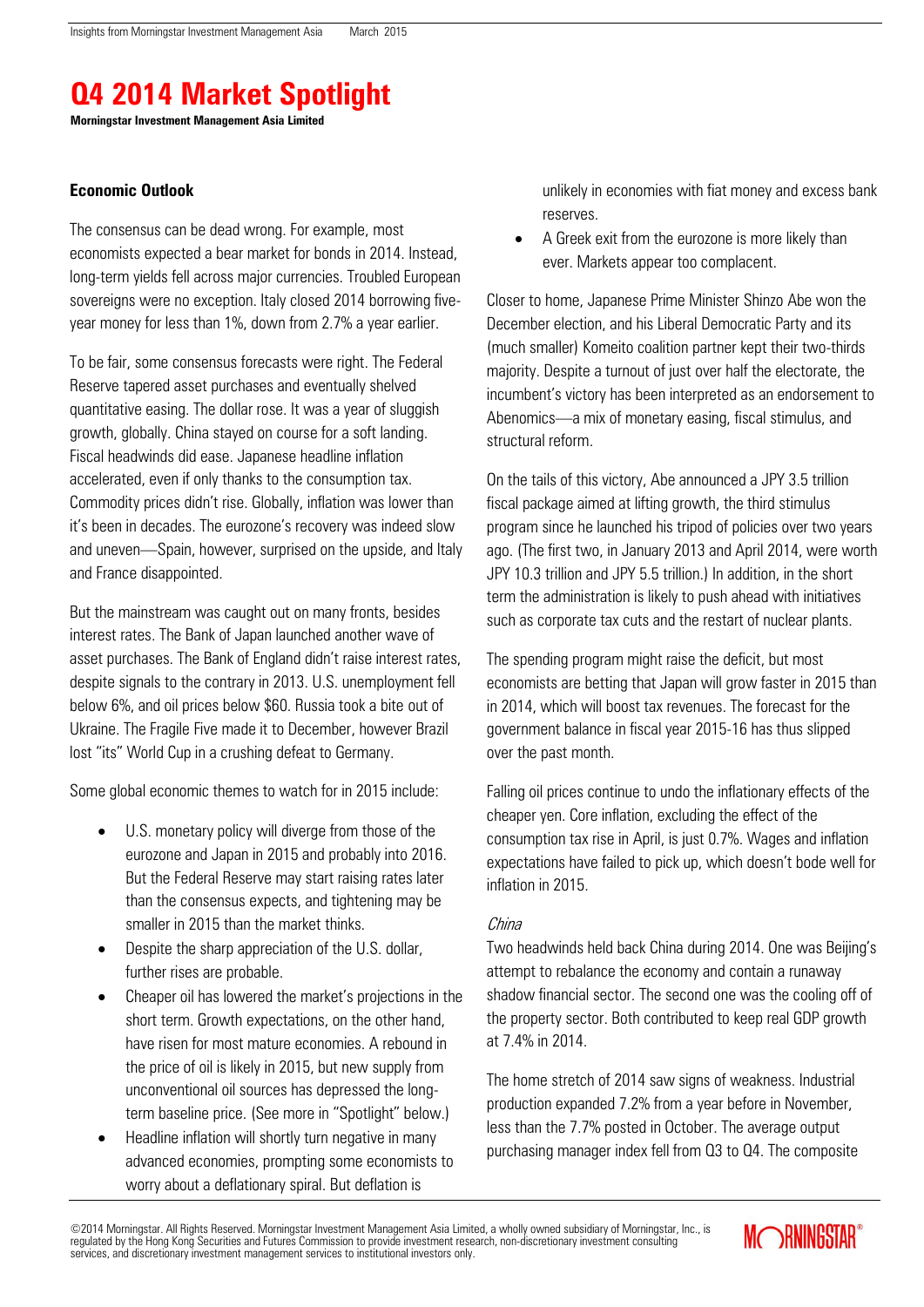index declined quarter-to-quarter, for manufacturing; for services, however, it rose a little.

We expect Beijing to announce a growth target between 6.5% and 7%, somewhat below the consensus forecast of 7%.

Fixed investment spending has tempered, from annual rates of 25% in 2010 to close to 15% now. The latter is still too high, but policymakers believe in a gradual approach to rebalancing, so we don't expect a collapse. If necessary, the government will roll out new stimulus measures to support investment and keep overall growth close to 7%. A modest example of policy support was the cut by the People's Bank of China of its benchmark rates in November. That was the first such move since July 2012.

#### India

2014 for India was another letdown year, as the economy probably grew close to 5.5%, just one percentage point more than in 2012 and far below the near-10% pace achieved from 2005 to 2008, and in 2010-2011. While that pace isn't likely sustainable in the long term, a cyclical return to something closer to 7% should be possible.

The first quarter of 2015 should see a growth spurt, thanks to lower oil prices—India is one of the world's largest importers. Consumers will benefit from cheaper oil through lower retail prices. In addition, the Reserve Bank of India can afford to lower interest rates (as it did this month) because inflation has dropped.

Inflation dropped to a record low 4.4% in November and, although it bounced to 5% in December, it's still at multiyear lows. Wholesale price inflation is essentially zero, and could well turn negative in January. Provided that price pressures stay low, further cuts should bring the key repo rate down to at least 7%, if not lower.

The pace of reform seems to have picked up in late 2014. The Modi administration took advantage of cheaper oil to scrap diesel subsidies, while also increasing prices for natural gas. The change should improve the fiscal balance or re-route resources to more important uses, such as public infrastructure. The government also lifted limits on foreign investment in a few sectors, and sent a bill to parliament for a national goods and services tax, replacing the panoply of state taxes. With no state elections until November, Modi should be able to pursue contentious reforms for the next few months. K

# **SPOTLIGHT ON OIL PRICES**

From February 2011 until June 2014, Brent crude oil traded below \$90 on exactly three days. As of July, only two of 49 forecasters polled by *The Wall Street Journal* expected oil to fall below \$90 by year-end. An ever-growing population, plus evershrinking oil reserves, supposedly made \$50 oil a nostalgia item. Or so we thought. In the last trimester of 2014 the price sank to \$55.

In the short term lower prices benefit oil-importing countries, a category which happens to include the five largest economies in the world: the U.S., European Union, China, Japan, and India. Together they account for two thirds of the world's gross domestic product (in nominal terms, at market exchange rates), and half the population.

A \$10 fall in the price of oil is a transfer \$325 billion a year from oil producers to consumers. If the average price in 2015 were \$70, \$30 lower than in 2014, the gift would amount to 1.2% of world GDP.

When oil prices fall, the winners are largely households in rich countries. They are many and spendthrift. The losers are few: the governments of oil-producing countries and companies. They're also less constrained by current income than consumers, so won't immediately cut investment, dividends, etc. Overall, then, cheaper oil lifts global spending—for now.

However, there's a catch. Consumer prices track the cost of black gold in the short term. Persistently low oil prices mean that U.S. inflation might fall below zero shortly. The eurozone in December was already in technical deflation.

For oil exporters, the effects of cheaper oil are of course negative. Income, profits, and fiscal revenue will all decline, but to different degrees, depending on how hooked an economy is on oil. For example, energy makes up 70% of Russia's exports, 25% of its output, and 50% of government revenues. Cheap oil, consequently, is wreaking havoc in there. By contrast, Norway's net exports of oil and gas amount to just 10% of GDP, and 29% of the government's receipts. Its massive sovereign wealth fund (almost \$900 billion) should help soften the blow.

©2014 Morningstar. All Rights Reserved. Morningstar Investment Management Asia Limited, a wholly owned subsidiary of Morningstar, Inc., is regulated by the Hong Kong Securities and Futures Commission to provide investment research, non-discretionary investment consulting services, and discretionary investment management services to institutional investors only.

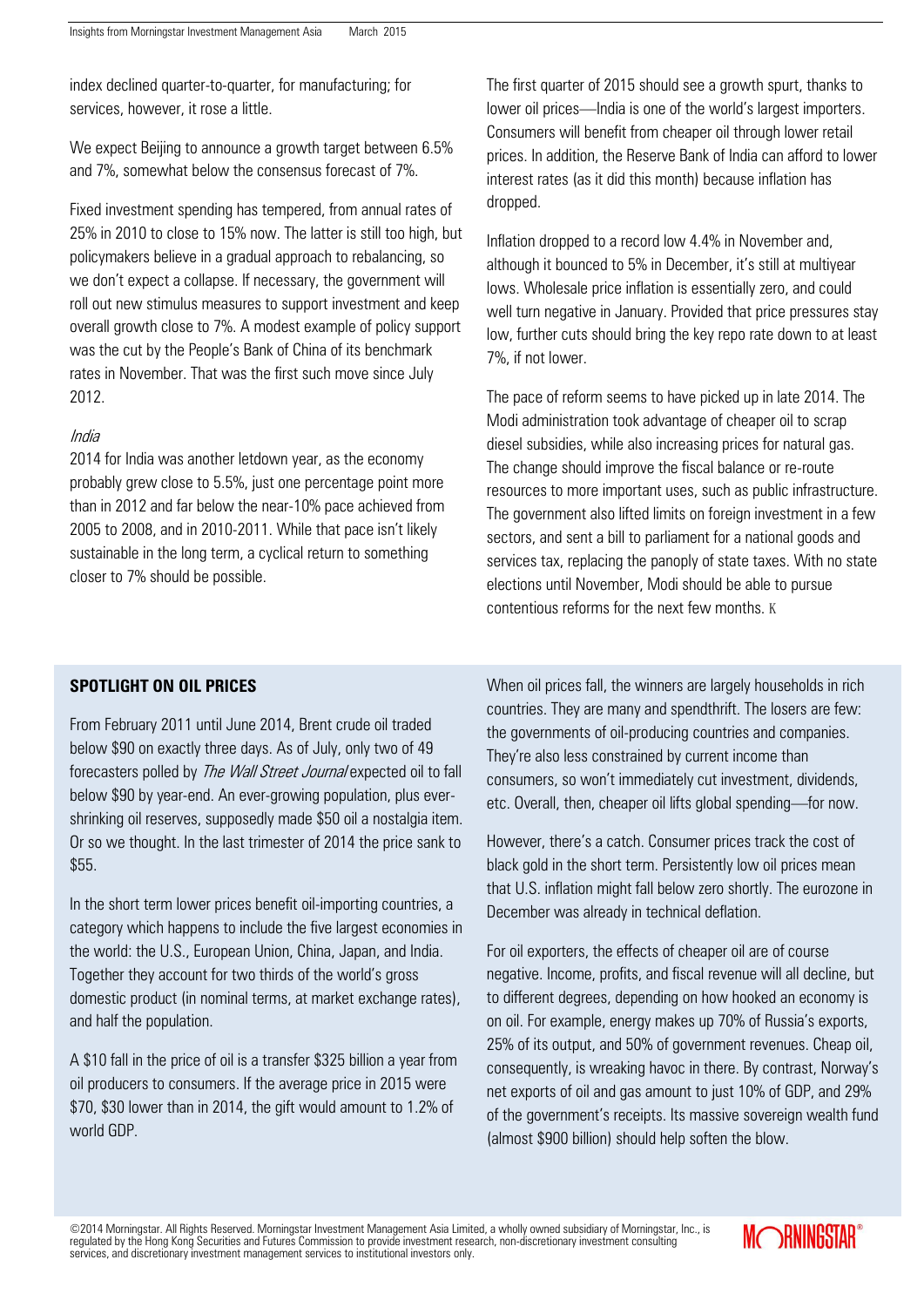Most major producers outside North America run a fiscal deficit if the price goes below \$100, according to data from the International Monetary Fund and *The Financial Times*. Some of them—Algeria, Iraq, Iran, Libya, Nigeria, and Venezuela—don't balance their budgets unless the stuff is trading above \$100 (Russia is in that group as well). Cheaper oil will mean less revenue, tighter budgets, and currency depreciation—wherever the exchange rate is not fixed. In addition, if inflation expectations are not well anchored, higher inflation is likely.

Why are prices falling? Plentiful supply is the most important reason. As oil prices increased in the mid-2000s, energy companies found it profitable to extract oil from shale formations. Crude production in the U.S. alone jumped from about 5 million barrels a day (mbd) in 2008 to 9 million now, out of a worldwide total of 75 million. The U.S. is on track to overtake Saudi Arabia as the world's top producer and is already No. 1 when ethanol and other liquid fuels are included.

Until recently the extra oil from the U.S. and Canada had a muted effect. The boom coincided with disruptions in the supply from Libya, Iraq, and Iran. That took about 3 million barrels of daily production off the market. But in 2014 things changed. Libya's output, for instance, according to OPEC's Monthly Oil Market Report, increased by 400,000 barrels a day since the summer. That led to OPEC's total production rising to 30.3 mbd in the third quarter of 2014 from 29.8 mbd in the first quarter.

In November, as excess oil kept piling up, Saudi Arabia announced it wouldn't scale back production. As the only major producer with spare capacity, it can steer world prices, while everybody else acts as a price-taker.

Wall Street estimates that most shale projects in the U.S. turn a profit at \$60 a barrel. That means many wells were losing money in early 2015. Companies should pull back on drilling, putting a floor under oil prices, at least in theory.

But this is not the case in practice. Oil companies sign contracts that give them the right to drill on a plot of land for a certain period. If they don't drill, they must compensate the lessor, and the right to drill expires. In the short term, after the contract is awarded, drilling makes sense even below the "breakeven price."

Production, then, won't necessarily slow down, even if new drilling does. Canadian oil sands projects can turn a profit for even longer. Tar sands are more like mining than oil drilling: They require large initial investments, after which they can keep producing oil for years, at low marginal cost.

Even over the long run prices might not recover all the way to \$100 a barrel, for several reasons. First, technology is lowering the cost of squeezing tight oil out of the ground. Second, disruptions in the Middle East will return, eventually. In fact, one could argue that low oil prices might lead to more disruptions, if OPEC producers have to cut public expenditures and trigger social unrest. Third, at \$60 a barrel Saudi Arabia would run a fiscal deficit of 14% in 2015, according to Moody's. How long can Riyadh afford it?

The supply surge is one story. But on the other hand, analysts worry that the price of oil has fallen because of weaker demand. Instead of raising disposable income for consumers, cheaper oil is a harbinger of slower growth. But where's the evidence of this slowdown?

Copper, nickel, and iron ore prices have all dropped over the past six months. The same is true of wheat, sugar, cotton, and soybeans. Widespread price declines strongly suggest that global forces, not just commodity-specific effects, are at play.

A different explanation, however, for decreasing commodities prices is that U.S. real interest rates are expected to go up. The Fed is now patiently awaiting the right time to start tightening. Past bouts of rising real rates have coincided with sinking commodities prices.

Others point at forecast surveys to explain lower oil prices. Forecasters have been marking down GDP projections, bringing down the world's expected growth 0.3 points in 2015. In particular, economists have in mind the structural slowdown in China, the lackluster recovery in the eurozone, a Russian rumble, and the failure that is Abenomics. Pessimism is further amplified because negative scenarios get a lot of press.

But real-time gauges of activity, such as the composite purchasing managers index, don't show a major decline. The problem with the demand hypothesis is that it's mostly in the realm of the expected, not the actual. Oil supply has actually gone up, but whether China will slow down in 2015 remains to be seen.

To be sure, the supply and demand interpretations are not at odds. Oil prices may be responding to a recent surge in supply. Cheaper oil is raising growth now, but it's not enough to offset macroeconomic forces that are expected to depress demand in the medium term. If the pessimism is overdone, plus oil supply stays up, prices could recover. K

©2014 Morningstar. All Rights Reserved. Morningstar Investment Management Asia Limited, a wholly owned subsidiary of Morningstar, Inc., is regulated by the Hong Kong Securities and Futures Commission to provide investment research, non-discretionary investment consulting services, and discretionary investment management services to institutional investors only.